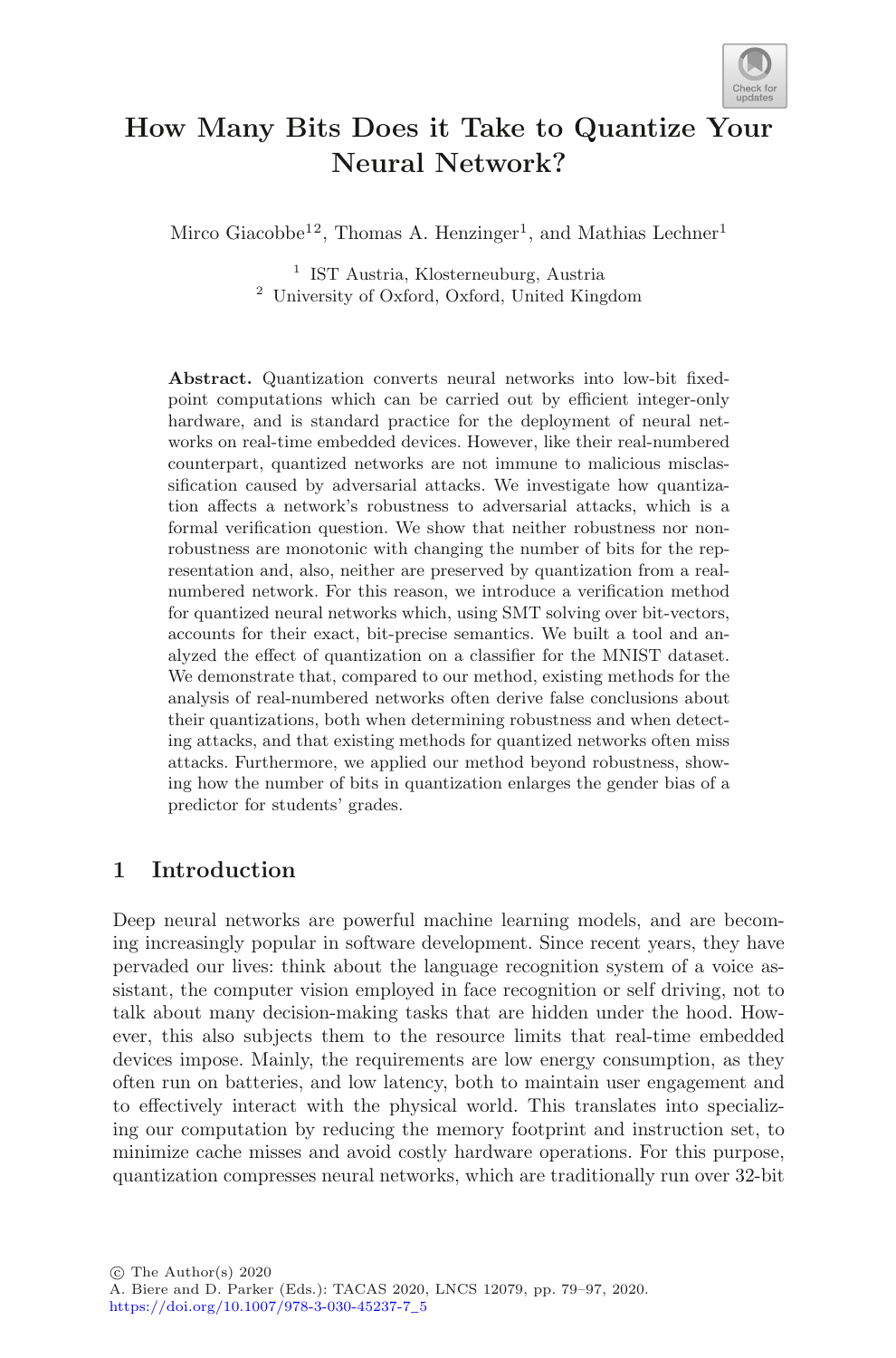floating-point arithmetic, into computations that require bit-wise and integeronly arithmetic over small words, e.g., 8 bits. Quantization is the standard technique for the deployment of neural networks on mobile and embedded devices, and is implemented in TensorFlow Lite [13]. In this work, we investigate the robustness of quantized networks to adversarial attacks and, more generally, formal verification questions for quantized neural networks.

Adversarial attacks are a well-known vulnerability of neural networks [24]. For instance, a self-driving car can be tricked into confusing a stop sign with a speed limit sign [9], or a home automation system can be commanded to deactivate the security camera by a voice reciting poetry [22]. The attack is carried out by superposing the innocuous input with a crafted perturbation that is imperceptible to humans. Formally, the attack lies within the neighborhood of a known-to-be-innocuous input, according to some notion of distance. The fraction of samples (from a large set of test inputs) that do not admit attacks determines the robustness of the network. We ask ourselves how quantization affects a network's robustness or, dually, how many bits it takes to ensure robustness above some specific threshold. This amounts to proving that, for a set of given quantizations and inputs, there does not exists an attack, which is a formal verification question.

The formal verification of neural networks has been addressed either by overapproximating—as happens in abstract interpretation—the space of outputs given a space of attacks, or by searching—as it happens in SMT-solving—for a variable assignment that witnesses an attack. The first category include methods that relax the neural networks into computations over interval arithmetic [20], treat them as hybrid automata [27], or abstract them directly by using zonotopes, polyhedra [10], or tailored abstract domains [23]. Overapproximationbased methods are typically fast, but incomplete: they prove robustness but do not produce attacks. On the other hand, methods based on local gradient descent have turned out to be effective in producing attacks in many cases [16], but sacrifice formal completeness. Indeed, the search for adversarial attack is NPcomplete even for the simplest (i.e., ReLU) networks [14], which motivates the rise of methods based on *Satisfiability Modulo Theory* (SMT) and *Mixed Integer Linear Programming* (MILP). SMT-solvers have been shown not to scale beyond toy examples (20 hidden neurons) on monolithic encodings [21], but today's specialized techniques can handle real-life benchmarks such as, neural networks for the MNIST dataset. Specialized tools include DLV [12], which subdivides the problem into smaller SMT instances, and Planet [8], which combines different SAT and LP relaxations. Reluplex takes a step further augmenting LP-solving with a custom calculus for ReLU networks [14]. At the other end of the spectrum, a recent MILP formulation turned out effective using off-the-shelf solvers [25]. Moreover, it formed the basis for Sherlock [7], which couples local search and MILP, and for a specialized branch and bound algorithm [4].

All techniques mentioned above do not reason about the machine-precise semantics of the networks, neither over floating- nor over fixed-point arithmetic, but reason about a real-number relaxation. Unfortunately, adversarial attacks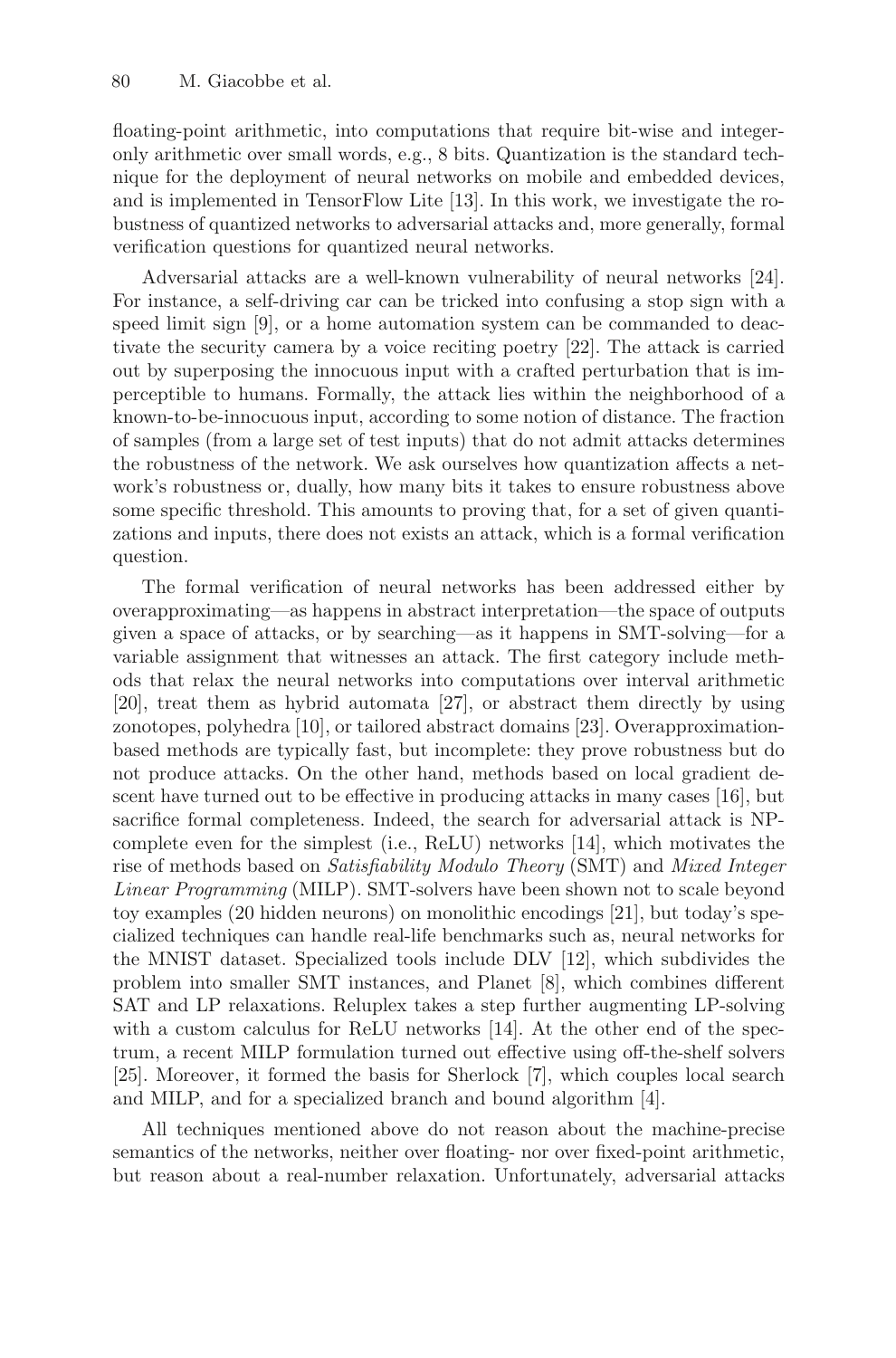computed over the reals are not necessarily attacks on execution architectures, in particular, for quantized networks implementations. We show, for the first time, that attacks and, more generally, robustness and vulnerability to attacks do not always transfer between real and quantized networks, and also do not always transfer monotonically with the number of bits across quantized networks. Verifying the real-valued relaxation of a network may lead scenarios where

- (i) specifications are fulfilled by the real-valued network but not for its quantized implementation (false negative),
- (ii) specifications are violated by the real-valued network but fulfilled by its quantized representation (false negatives), or
- (iii) counterexamples witnessing that the real-valued network violated the specification, but do not witness a violation for the quantized network (invalid counterexamples/attacks).

More generally, we show that all three phenomena can occur non-monotonically with the precision in the numerical representation. In other words, it may occur that a quantized network fulfills a specification while both a higher and a lower bits quantization violate it, or that the first violates it and both the higher and lower bits quantizations fulfill it; moreover, specific counterexamples may not transfer monotonically across quantizations.

The verification of real-numbered neural networks using the available methods is inadequate for the analysis of their quantized implementations, and the analysis of quantized neural networks needs techniques that account for their bit-precise semantics. Recently, a similar problem has been addressed for binarized neural networks, through SAT-solving [18]. Binarized networks represent the special case of 1-bit quantizations. For many-bit quantizations, a method based on gradient descent has been introduced recently [28]. While efficient (and sound), this method is incomplete and may produce false negatives.

We introduce, for the first time, a complete method for the formal verification of quantized neural networks. Our method accounts for the bit-precise semantics of quantized networks by leveraging the first-order theory of bit vectors without quantifiers (QF BV), to exactly encode hardware operations such as 2'complementation, bit-shift, integer arithmetic with overflow. On the technical side, we present a novel encoding which balances the layout of long sequences of hardware multiply-add operations occurring in quantized neural networks. As a result, we obtain a encoding into a first-order logic formula which, in contrast to a standard unbalanced linear encoding, makes the verification of quantized networks practical and amenable to modern bit-precise SMT-solving. We built a tool using Boolector [19], evaluated the performance of our encoding, compared its effectiveness against real-numbered verification and gradient descent for quantized networks, and finally assessed the effect of quantization for different networks and verification questions.

We measured the robustness to attacks of a neural classifier involving 890 neurons and trained on the MNIST dataset (handwritten digits), for quantizations between 6 and 10 bits. First, we demonstrated that Boolector, off-the-shelf and using our balanced SMT encoding, can compute every attack within 16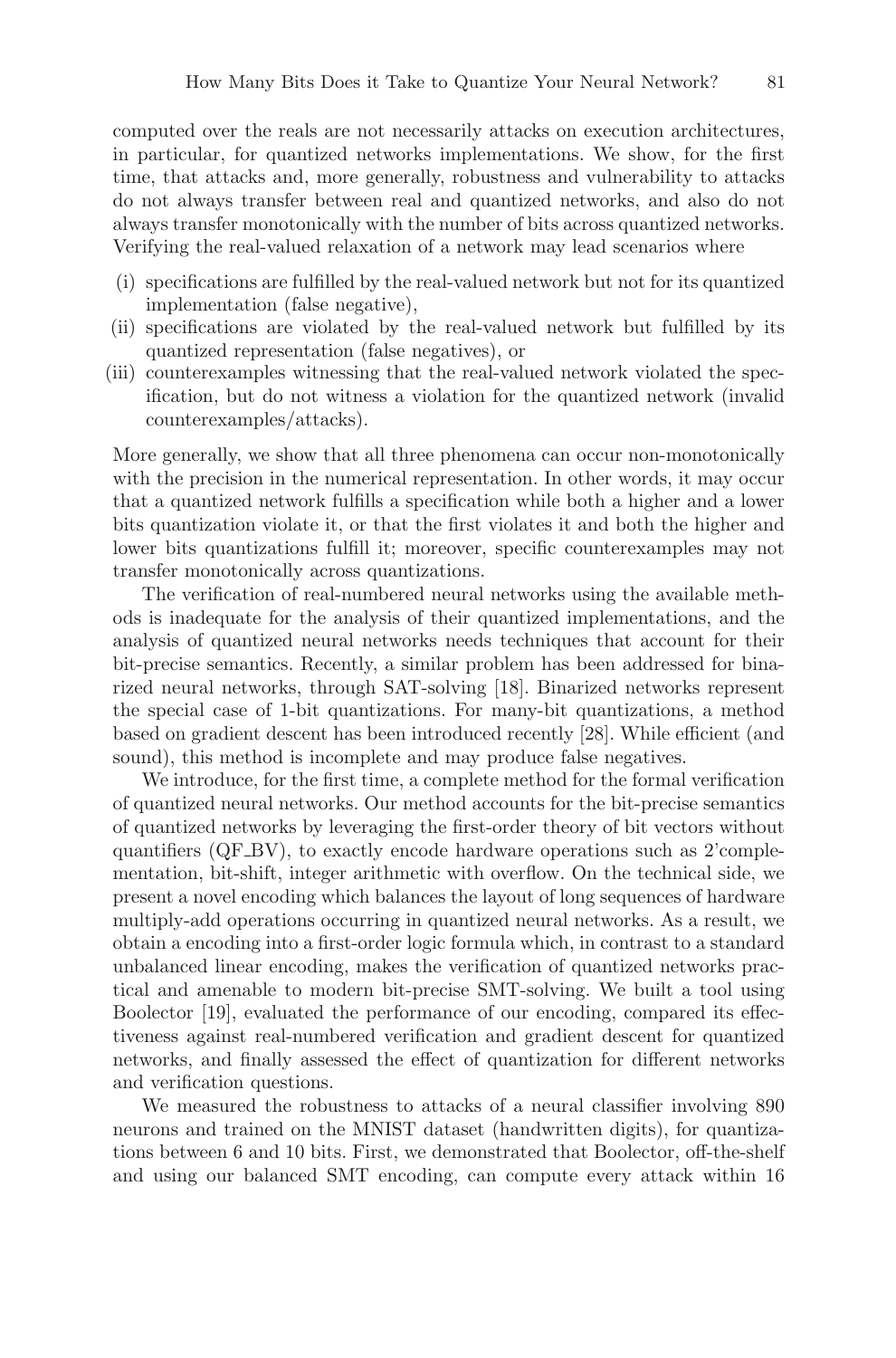hours, with a median time of 3h 41m, while timed-out on all instances beyond 6 bits using a standard linear encoding. Second, we experimentally confirmed that both Reluplex and gradient descent for quantized networks can produce false conclusions about quantized networks; in particular, spurious results occurred consistently more frequently as the number of bits in quantization decreases. Finally, we discovered that, to achieve an acceptable level of robustness, it takes a higher bit quantization than is assessed by standard accuracy measures.

Lastly, we applied our method beyond the property of robustness. We also evaluate the effect of quantization upon the gender bias emerging from quantized predictors for students' performance in mathematics exams. More precisely, we computed the maximum predictable grade gap between any two students with identical features except for gender. The experiment showed that a substantial gap existed and was proportionally enlarged by quantization: the lower the number bits the larger the gap.

We summarize our contribution in five points. First, we show that the robustness of quantized neural networks is non-monotonic in the number of bits and is non-transferable from the robustness of their real-numbered counterparts. Second, we introduce the first complete method for the verification of quantized neural networks. Third, we demonstrate that our encoding, in contrast to standard encodings, enabled the state-of-the-art SMT-solver Boolector to verify quantized networks with hundreds of neurons. Fourth, we also show that existing methods determine both robustness and vulnerability of quantized networks less accurately than our bit-precise approach, in particular for low-bit quantizations. Fifth, we illustrate how quantization affects the robustness of neural networks, not only with respect to adversarial attacks, but also with respect to other verification questions, specifically fairness in machine learning.

### **2 Quantization of Feed-forward Networks**

A feed-forward neural network consists of a finite set of *neurons*  $x_1, \ldots, x_k$  partitioned into a sequence of layers: an *input layer* with n neurons, followed by one or many *hidden layers*, finally followed by an *output layer* with m neurons. Every pair of neurons  $x_i$  and  $x_i$  in respectively subsequent layers is associated with a *weight* coefficient  $w_{ij} \in \mathbb{R}$ ; if the layer of  $x_j$  is not subsequent to that of  $x_i$ , then we assume  $w_{ij} = 0$ . Every hidden or output neuron  $x_i$  is associated with a *bias* coefficient  $b_i \in \mathbb{R}$ . The real-valued semantics of the neural network gives to each neuron a real value: upon a valuation for the neurons in the input layer, every other neuron  $x_i$  assumes its value according to the update rule

$$
x_i = \text{ReLU-}N(b_i + \sum_{j=1}^{k} w_{ij}x_j),
$$
\n(1)

where  $ReLU-N: \mathbb{R} \to \mathbb{R}$  is the *activation function*. Altogether, the neural network implements a function  $f: \mathbb{R}^n \to \mathbb{R}^m$  whose result corresponds to the valuation for the neurons in the output layer.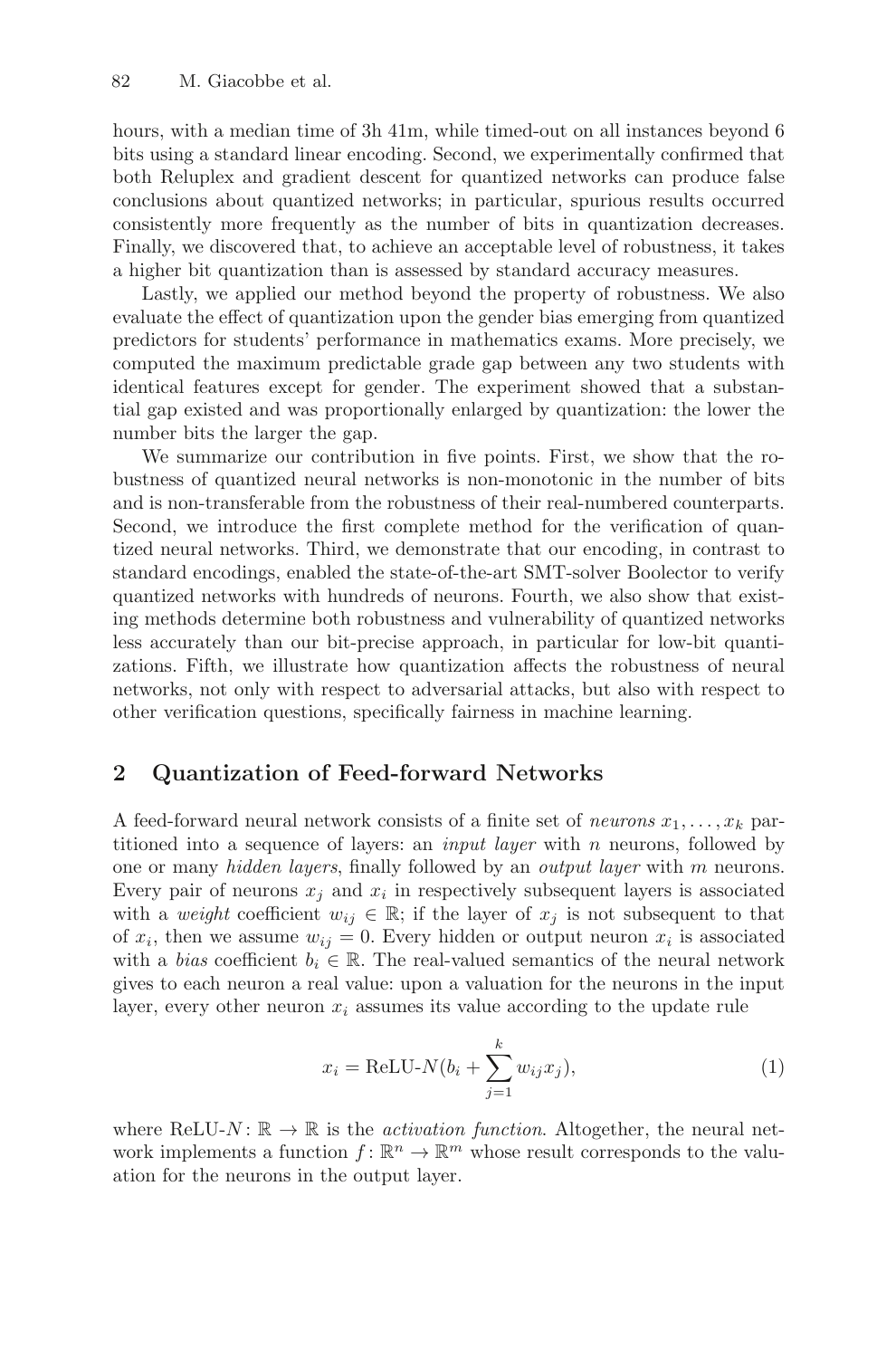The activation function governs the firing logic of the neurons, layer by layer, by introducing non-linearity in the system. Among the most popular activation functions are purely non-linear functions, such as the tangent hyperbolic and the sigmoidal function, and piece-wise linear functions, better known as *Rectified Linear Units* (ReLU) [17]. ReLU consists of the function that takes the positive part of its argument, i.e.,  $ReLU(x) = max\{x, 0\}$ . We consider the variant of ReLU that imposes a cap value  $N$ , known as ReLU- $N$  [15]. Precisely

$$
ReLU-N(x) = \min\{\max\{x, 0\}, N\},\tag{2}
$$

which can be alternatively seen as a concatenation of two ReLU functions (see Eq. 10). As a consequence, all neural networks we treat are full-fledged ReLU networks; their real-valued versions are amenable to state-of-the-art verification tools including Reluplex, but neither account for the exact floating- nor fixedpoint execution models.

Quantizing consists of converting a neural network over real numbers, which is normally deployed on floating-point architectures, into a neural network over integers, whose semantics corresponds to a computation over fixed-point arithmetic [13]. Specifically, fixed-point arithmetic can be carried out by integer-only architectures and possibly over small words, e.g., 8 bits. All numbers are represented in 2's complement over  $B$  bits words and  $F$  bits are reserved to the fractional part: we call the result a B*-bits quantization in Q*F *arithmetic*. More concretely, the conversion follows from the rounding of weight and bias coefficients to the F-th digit, namely  $b_i = \text{rnd}(2^F b_i)$  and  $\bar{w}_{ij} = \text{rnd}(2^F w_{ij})$  where  $rnd(\cdot)$  stands for any rounding to an integer. Then, the fundamental relation between a quantized value  $\bar{a}$  and its real counterpart a is

$$
a \approx 2^{-F}\bar{a}.\tag{3}
$$

Consequently, the semantics of a quantized neural network corresponds to the update rule in Eq. 1 after substituting of  $x, w$ , and  $b$  with the respective approximants  $2^{-F}\bar{x}$ ,  $2^{-F}\bar{w}$ , and  $2^{-F}\bar{b}$ . Namely, the semantics amounts to

$$
\bar{x}_i = \text{ReLU}(2^F N)(\bar{b}_i + \text{int}(2^{-F} \sum_{j=1}^k \bar{w}_{ij}\bar{x}_j)),
$$
\n(4)

where  $int(\cdot)$  truncates the fractional part of its argument or, in other words, rounds towards zero. In summary, the update rule for the quantized semantics consists of four parts. The first part, i.e., the linear combination  $\sum_{j=1}^{k} \bar{w}_{ij}\bar{x}_j$ , propagates all neurons values from the previous layer, obtaining a value with possibly 2B fractional bits. The second scales the result by  $2^{-F}$  truncating the fractional part by, in practice, applying an arithmetic shift to the right of F bits. Finally, the third applies the bias  $b$  and the fourth clamps the result between 0 and  $2^FN$ . As a result, a quantize neural network realizes a function  $f: \mathbb{Z}^n \to \mathbb{Z}^m$ , which exactly represents the concrete (integer-only) hardware execution.

We assume all intermediate values, e.g., of the linear combination, to be fully representable as, coherently with the common execution platforms [13], we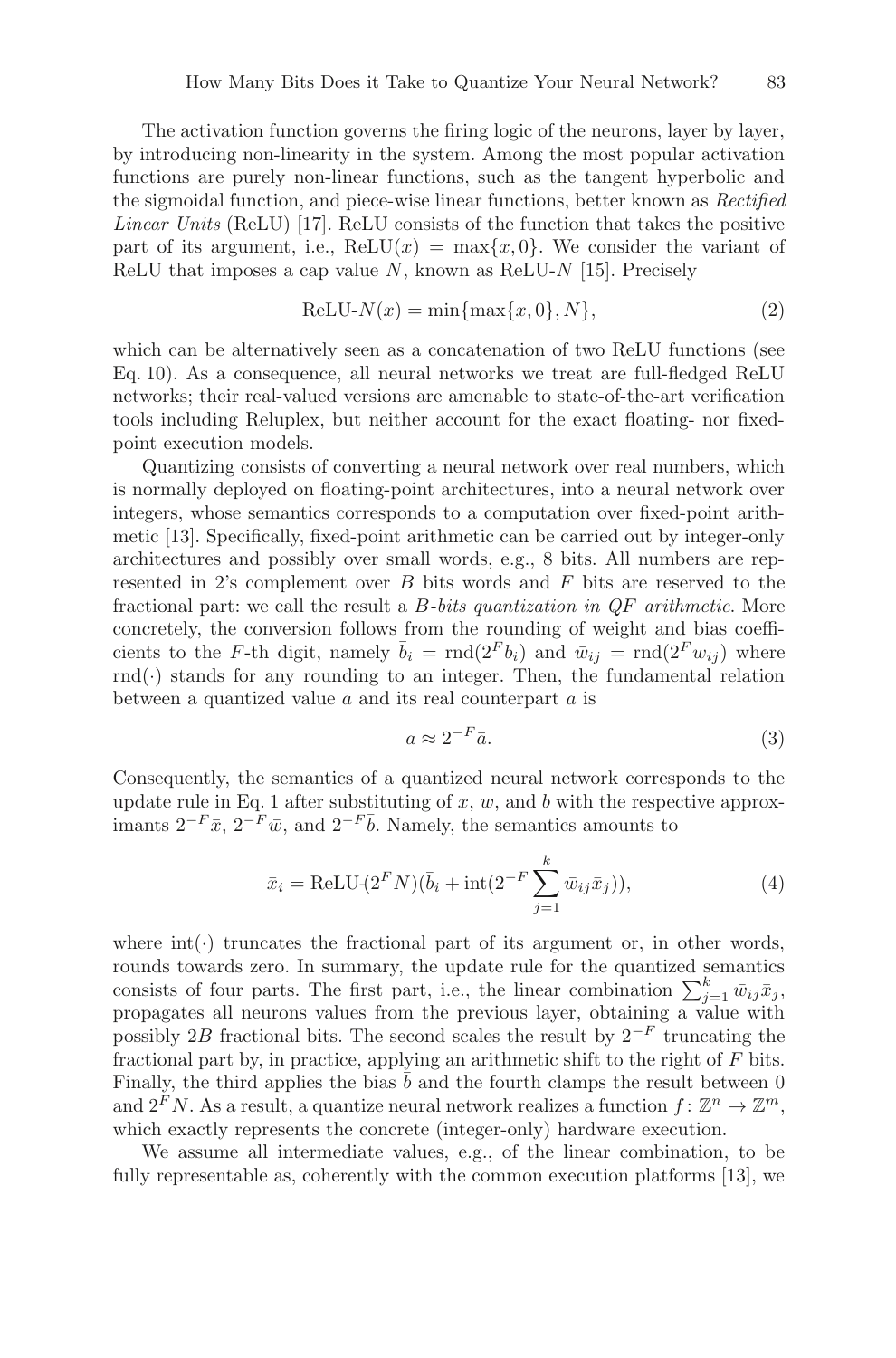always allocate enough bits for under and overflow not to happen. Hence, any loss of precision from the respective real-numbered network happens exclusively, at each layer, as a consequence of rounding the result of the linear combination to  $F$  fractional bits. Notably, rounding causes the robustness to adversarial attacks of quantized networks with different quantization levels to be independent of one another, and independent of their real counterpart.

# **3 Robustness is Non-monotonic in the Number of Bits**

A neural classifier is a neural network that maps a  $n$ -dimensional input to one out of  $m$  classes, each of which is identified by the output neuron with the largest value, i.e., for the output values  $z_1, \ldots, z_m$ , the choice is given by

$$
\text{class}(z_1, \dots, z_m) = \underset{i}{\text{arg max}} \ z_i. \tag{5}
$$

For example, a classifier for handwritten digits takes in input the pixels of an image and returns 10 outputs  $z_0, \ldots, z_9$ , where the largest indicates the digit the image represents. An adversarial attack is a perturbation for a sample input

 $original + perturbation = attack$ 

that, according to some notion of closeness, is indistinguishable from the original, but tricks the classifier into inferring an incorrect class. The attack in Fig. 1 is



**Fig. 1:** Adversarial attack.

indistinguishable from the original by the human eye, but induces our classifier to assign the largest value to  $z_3$ , rather than  $z_9$ , misclassifying the digit as a 3. For this example, misclassification happens consistently, both on the realnumbered and on the respective 8-bits quantized network in Q4 arithmetic. Unfortunately, attacks do not necessarily transfer between real and quantized networks and neither between quantized networks for different precision. More generally, attacks and, dually, robustness to attacks are non-monotonic with the number of bits.

We give a prototypical example for the non-monotonicity of quantized networks in Fig. 2. The network consists of one input, 4 hidden, and 2 output neurons, respectively from left to right. Weights and bias coefficients, which are annotated on the edges, are all fully representable in Q1. For the neurons in the top row we show, respectively from top to bottom, the valuations obtained using a Q3, Q2, and Q1 quantization of the network (following Eq. 4); precisely, we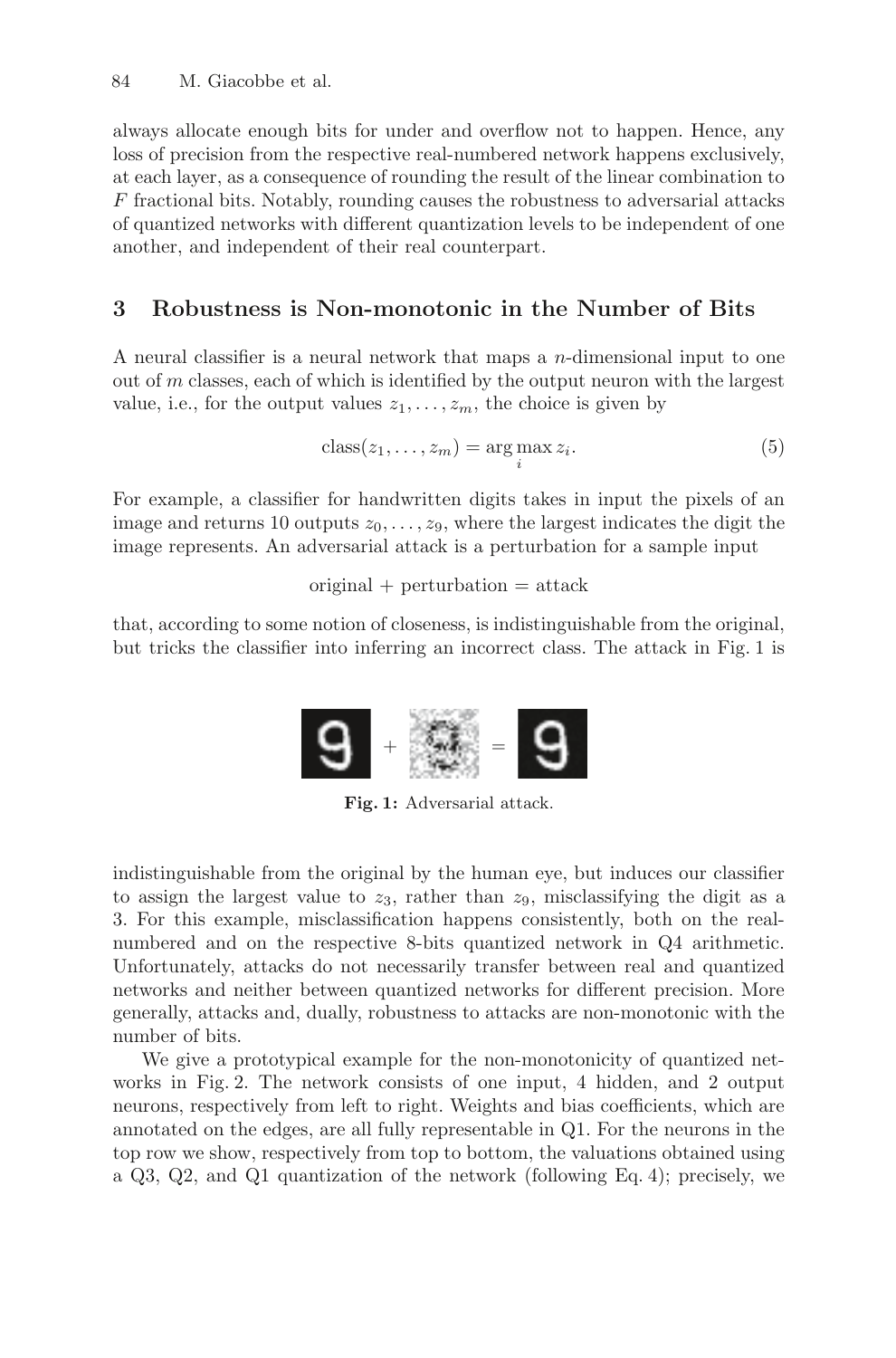

**Fig. 2:** Neural network with non-monotonic robustness w.r.t. its Q1, Q2, and Q3 quantizations.

show their fractional counterpart  $\bar{x}/2^F$ . We evaluate all quantizations and obtain that the valuations for the top output neuron are non-monotonic with the number of fractional bits; in fact, the Q1 dominates the Q3 which dominates the Q2 output. Coincidentally, the valuations for the Q3 quantization correspond to the valuations with real-number precision (i.e., never undergo truncation), indicating that also real and quantized networks are similarly incomparable. Notably, all phenomena occur both for quantized networks with rounding towards zero (as we show in the example), and with rounding to the nearest, which is naturally non-monotonic (e.g.,  $5/16$  rounds to  $1/2$ ,  $1/4$ , and  $3/8$  with, resp., Q1, Q2, and Q3).

Non-monotonicity of the output causes non-monotonicity of robustness, as we can put the decision boundary of the classifier so as to put Q2 into a different class than Q1 and Q3. Suppose the original sample is 3/2 and its class is associated with the output neuron on the top, and suppose attacks can only lay in the neighboring interval  $3/2 \pm 1$ . In this case, we obtain that the Q2 network admits an attack, because the bottom output neuron can take 5/2, that is larger than 2. On the other hand, the bottom output can never exceed 3/8 and 1/2, hence Q1 and Q3 are robust. Dually, also non-robustness is non-monotonic as, for the sample 9/2 whose class corresponds to the bottom neuron, for the interval 9/2  $\pm$  2, Q2 is robust while both Q3 and Q1 are vulnerable. Notably, the specific attacks of Q3 and Q1 also do not always coincide as, for instance, 7/2.

Robustness and non-robustness are non-monotonic in the number of bits for quantized networks. As a consequence, verifying a high-bits quantization, or a real-valued network, may derive false conclusions about a target lower-bits quantization, in either direction. Specifically, for the question as for whether an attack exists, we may have both (i) false negatives, i.e., the verified network is robust but the target network admits an attack, and (ii) false positives, i.e., the verified network is vulnerable while the target network robust. In addition, we may also have (iii) true positives with invalid attacks, i.e., both are vulnerable but the found attack do not transfer to the target network. For these reasons we introduce a verification method quantized neural network that accounts for their bit-precise semantics.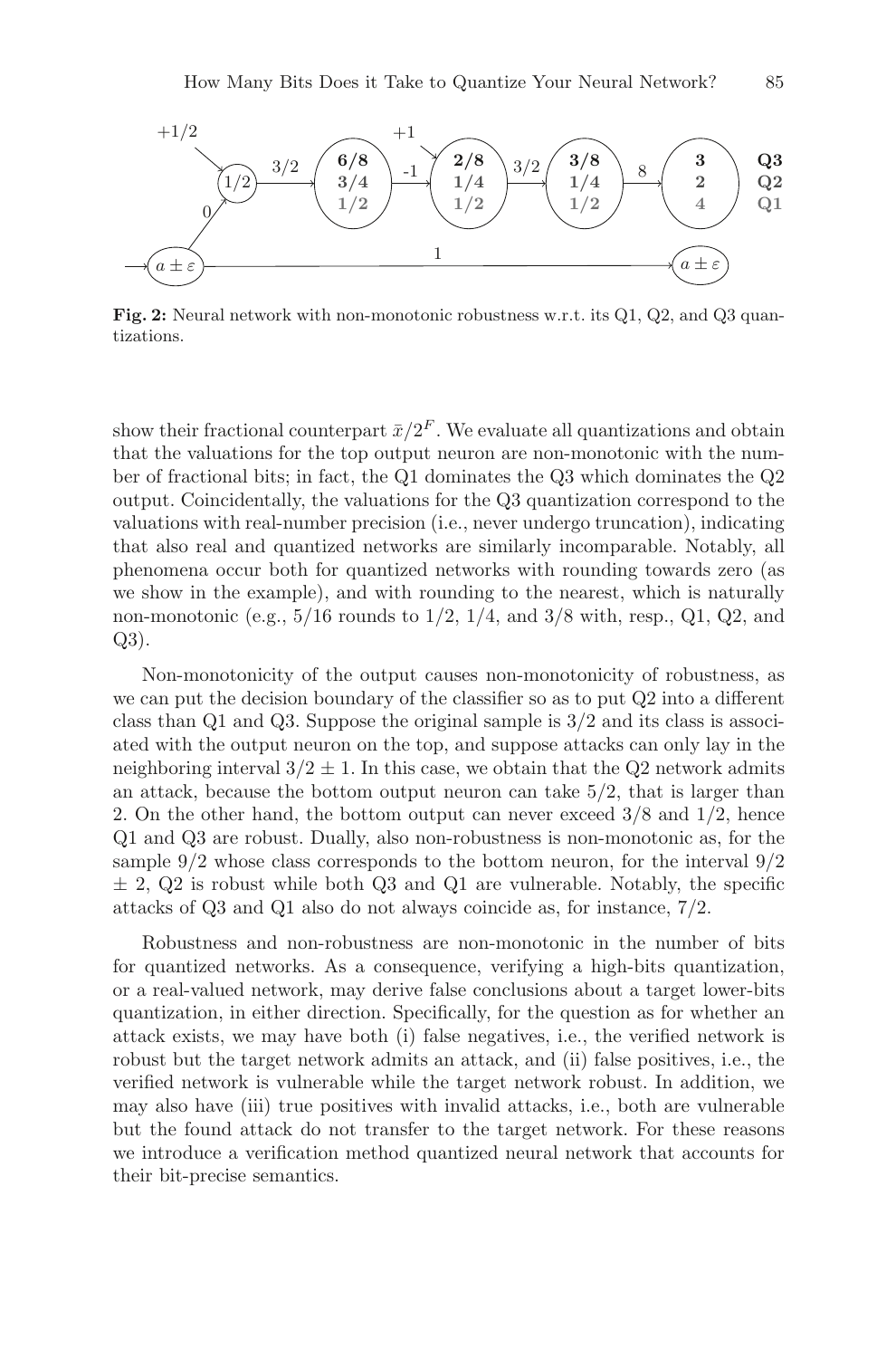# **4 Verification of Quantized Networks using Bit-precise SMT-solving**

Bit-precise SMT-solving comprises various technologies for deciding the satisfiability of first-order logic formulae, whose variables are interpreted as bit-vectors of fixed size. In particular, it produces satisfying assignments (if any exist) for formulae that include bitwise and arithmetic operators, whose semantics corresponds to that of hardware architectures. For instance, we can encode bit-shifts, 2's complementation, multiplication and addition with overflow, signed and unsigned comparisons. More precisely, this is the quantifier-free first-order theory of bit-vectors (i.e., QF BV), which we employ to produce a monolithic encoding of the verification problem for quantized neural networks.

A verification problem for the neural networks  $f_1, \ldots, f_K$  consists of checking the validity of a statement of the form

$$
\varphi(\mathbf{y}_1,\ldots,\mathbf{y}_K)\implies\psi(f_1(\mathbf{y}_1),\ldots,f_K(\mathbf{y}_K)),\tag{6}
$$

where  $\varphi$  is a predicate over the inputs and  $\psi$  over the outputs of all networks; in other words, it consists of checking an input–output relation, which generalizes various verification questions, including robustness to adversarial attacks and fairness in machine learning, which we treat in Sec. 5. For the purpose of SMT solving, we encode the verification problem in Eq. 6, which is a validity question, by its dual satisfiability question

$$
\varphi(\boldsymbol{y}_1,\ldots,\boldsymbol{y}_K)\wedge \bigwedge_{i=1}^K f_i(\boldsymbol{y}_i)=\boldsymbol{z}_i \ \wedge \ \neg \psi(\boldsymbol{z}_1,\ldots,\boldsymbol{z}_K),\tag{7}
$$

whose satisfying assignments constitute counterexamples for the contract. The formula consists of three conjuncts: the rightmost constraints the input within the assumption, the leftmost forces the output to violate the guarantee, while the one in the middle relates inputs and outputs by the semantics of the neural networks.

The semantics of the network consists of the bit-level translation of the update rule in Eq. 4 over all neurons, which we encode in the formula

$$
\bigwedge_{i=1}^{k} x_i = \text{ReLU}(2^F N)(x'_i) \land x'_i = \bar{b}_i + \text{ashr}(x''_i, F) \land x''_i = \sum_{j=1}^{k} \bar{w}_{ij} x_j.
$$
 (8)

Each conjunct in the formula employs three variables  $x, x'$ , and  $x''$  and is made<br>of three respective parts. The first part accounts for the operation of clampof three, respective, parts. The first part accounts for the operation of clamping between 0 and  $2^FN$ , whose semantics is given by the formula ReLU- $M(x)$  = ite(sign(x), 0, ite( $x > M, M, x$ )). Then, the second part accounts for the operations of scaling and biasing. In particular, it encodes the operation of rounding by truncation scaling, i.e.,  $int(2^{-F}x)$ , as an arithmetic shift to the right. Finally, the last part accounts for the propagation of values from the previous layer, which, despite the obvious optimization of pruning away all monomials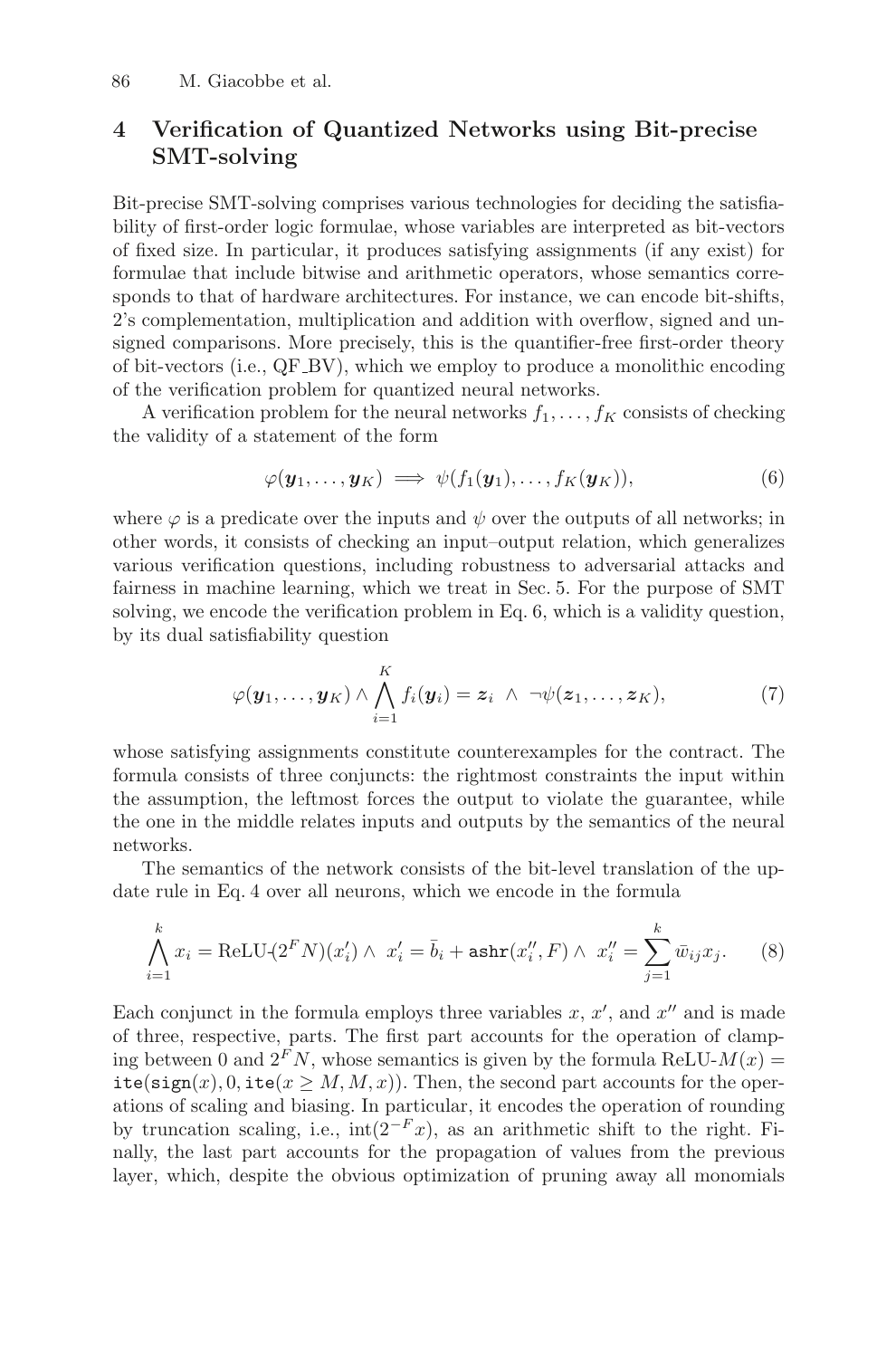

**Fig. 3:** Abstract syntax trees for alternative encodings of a long linear combination of the form  $\sum_{i=1}^{k} w_i x_i$ .

with null coefficient, often consists of long linear combinations, whose exact semantic amounts to a sequence of multiply-add operations over an accumulator; particularly, encoding it requires care in choosing variables size and association layout.

The size of the bit-vector variables determines whether overflows can occur. In particular, since every monomial  $w_{ij}x_j$  consists of the multiplication of two  $B$ -bits variables, its result requires  $2B$  bits in the worst case; since summation increases the value linearly, its result requires a logarithmic amount of extra bits in the number of summands (regardless of the layout). Provided that, we avoid overflow by using variables of  $2B + \log k$  bits, where k is the number of summands.

The association layout is not unique and, more precisely, varies with the order of construction of the long summation. For instance, associating from left to right produces a linear layout, as in Fig. 3a. Long linear combonations occurring in quantized neural networks are implemented as sequences of multiply-add operations over a single accumulator; this naturally induces a linear encoding. Instead, for the purpose formal verification, we propose a novel encoding which re-associates the linear combination by recursively splitting the sum into equal parts, producing a *balanced layout* as in Fig. 3b. While linear and balanced layouts are semantically equivalent, we have observed that, in practice, the second impacted positively the performance of the SMT-solver as we discuss in Sec. 5, where we also compare against other methods and investigate different verification questions.

## **5 Experimental Results**

We set up an experimental evaluation benchmark based on the MNIST dataset to answer the following three questions. First, how does our balanced encoding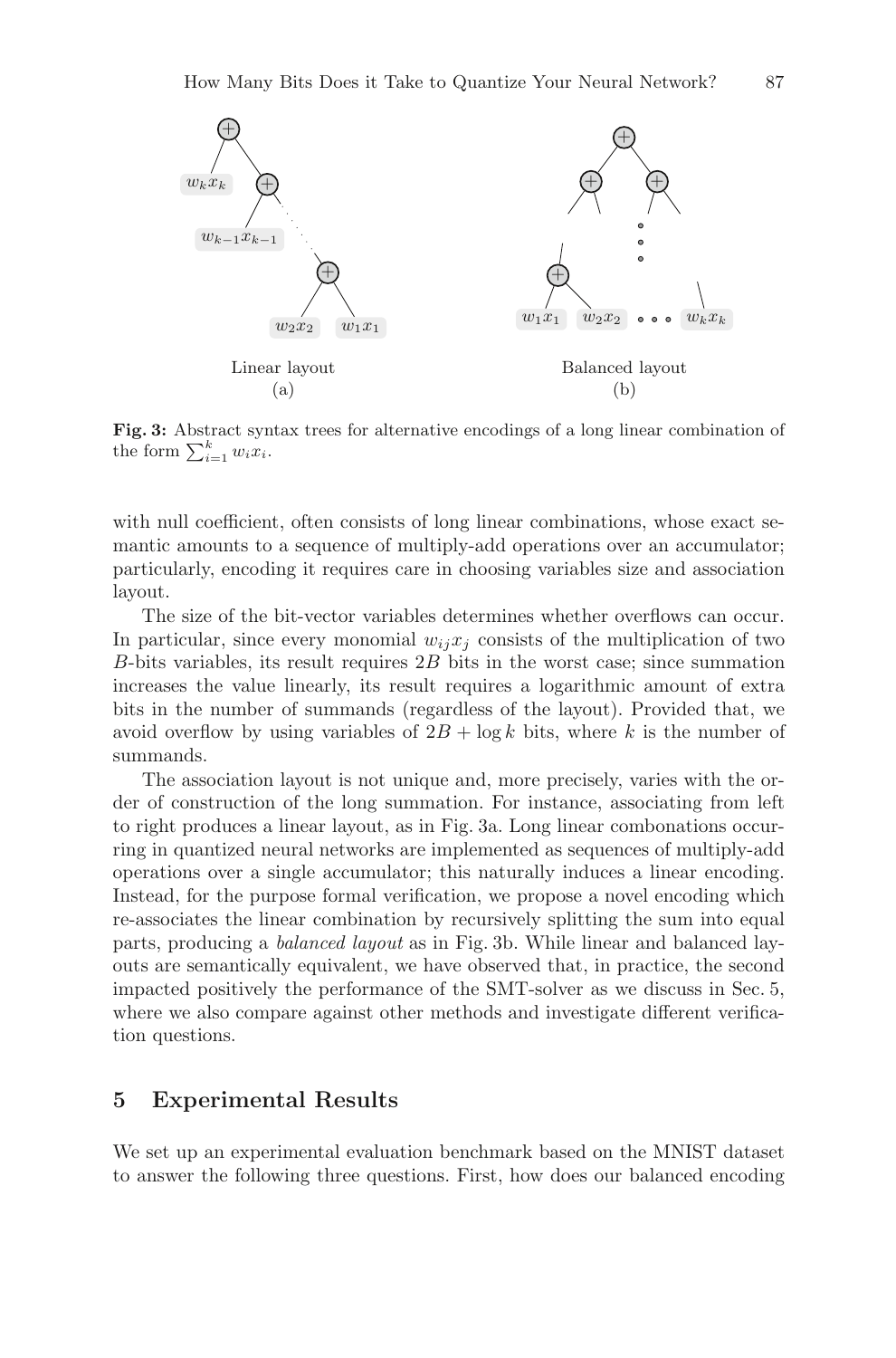scheme impact the runtime of different SMT solvers compared to a standard linear encoding? Then, how often can robustness properties, that are proven for the real-valued network, transferred to the quantized network and vice versa? Finally, how often do gradient based attacking procedures miss attacks for quantized networks?

The MNIST dataset is a well-studied computer vision benchmark, which consists of 70,000 handwritten digits represented by 28-by-28 pixel images with a single 8-bit grayscale channel. Each sample belongs to exactly one category  $\{0, 1, \ldots 9\}$ , which a machine learning model must predict from the raw pixel values. The MNIST set is split into 60,000 training and 10,000 test samples.

We trained a neural network classifier on MNIST, following a *post-training quantization* scheme [13]. First, we trained, using TensorFlow with floating-point precision, a network composed of 784 inputs, 2 hidden layers of size 64, 32 with ReLU-7 activation function and 10 outputs, for a total of 890 neurons. The classifier yielded a *standard accuracy*, i.e., the ratio of samples that are correctly classified out of all samples in the testing set, of 94.7% on the floating-point architecture. Afterward, we quantized the network with various bit sizes, with the exception of imposing the input layer to be always quantized in 8 bits, i.e., the original precision of the samples. The quantized networks required at least Q3 with 7 total bits to obtain an accuracy above 90% and Q5 with 10 bits to reach 94%. For this reason, we focused our study on the quantizations from 6 and the 10 bits in, respectively, Q2 to Q6 arithmetic.

Robust accuracy or, more simply, *robustness* measure the ratio of robust samples: for the distance  $\varepsilon > 0$ , a sample a is robust when, for all its perturbations y within that distance, the classifier class  $\circ$  f chooses the original class  $c = \text{class} \circ f(a)$ . In other words, a is robust if, for all **y** 

$$
|a - y|_{\infty} \le \varepsilon \implies c = \text{class} \circ f(y),\tag{9}
$$

where, in particular, the right-hand side can be encoded as  $\bigwedge_{j=1}^{m} z_j \leq z_c$ , for  $z = f(u)$ . Bobustness is a validity question as in Eq. 6 and any witness for  $z = f(y)$ . Robustness is a validity question as in Eq. 6 and any witness for the dual satisfiability question constitutes an adversarial attack. We checked the robustness of our selected networks over the first 300 test samples from the dataset with  $\varepsilon = 1$  on the first 200 and  $\varepsilon = 2$  on the next 100; in particular, we tested our encoding using the SMT-solver Boolector [19], Z3 [5], and CVC4 [3], off-the-shelf.

Our experiments serve two purposes. The first is evaluating the scalability and precision of our approach. As for scalability, we study how encoding layout, i.e., linear or balanced, and the number of bits affect the runtime of the SMTsolver. As for precision, we measured the gap between our method and both a formal verifier for real-numbered networks, i.e., Reluplex [14], and the IFGSM algorithm [28], with respect to the accuracy of identifying robust and vulnerable samples. The second purpose of our experiments is evaluating the effect of quantization on the robustness to attacks of our MNIST classifier and, with an additional experiment, measuring the effect of quantization over the gender fairness of a student grades predictor, also demonstrating the expressiveness of our method beyond adversarial attacks.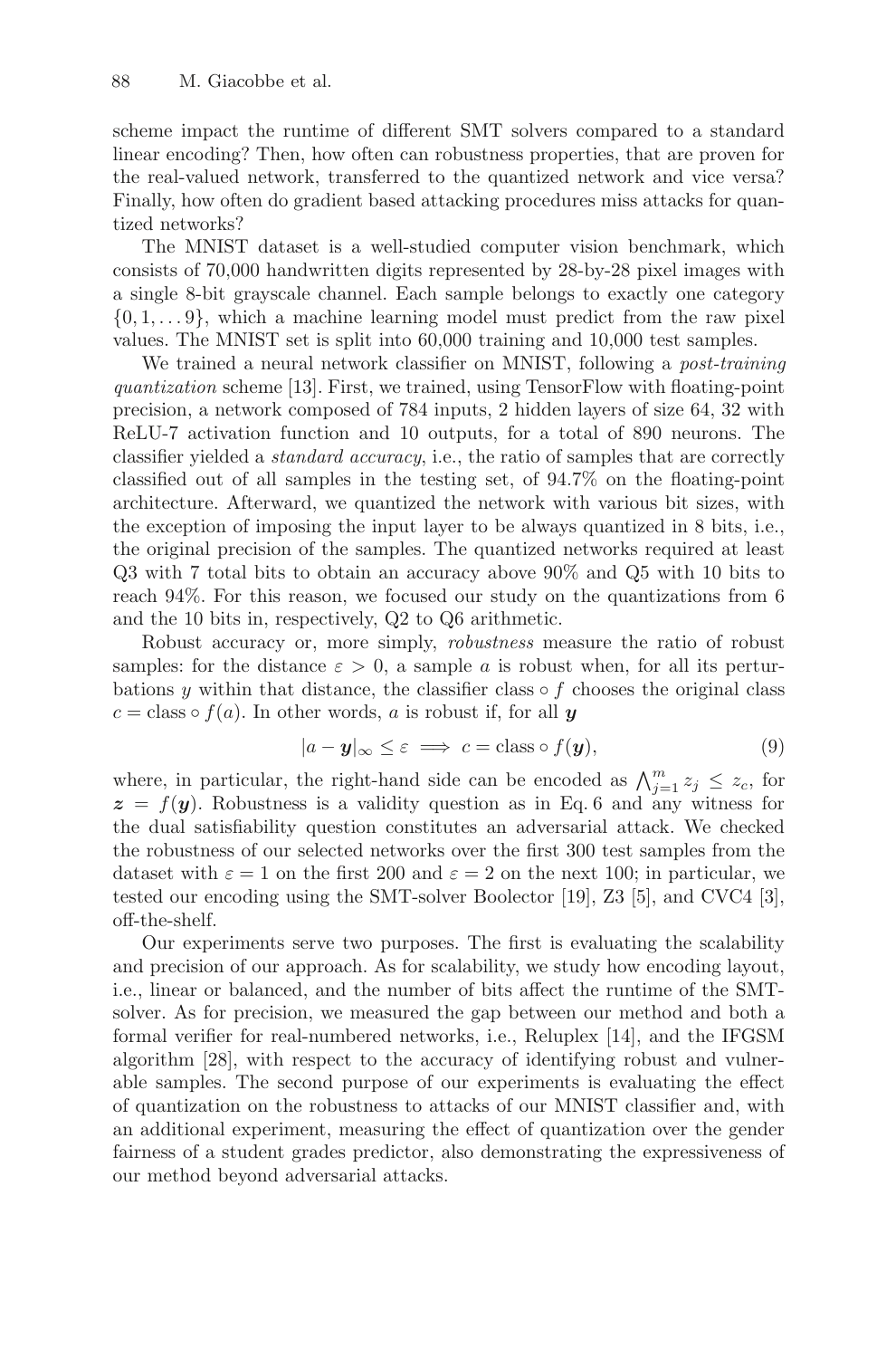As we only compared the verification outcomes, any complete verifier for real-numbered networks would lead to the same results as those obtained with Reluplex. Note that these tools verify the real-numbered abstraction of the network using some form of linear real arithmetic reasoning. Consequently, rounding errors introduced by the floating-point implementation of both, the network and the verifier, are not taken into account.

#### **5.1 Scalability and performance**

We evaluated whether our balanced encoding strategy, compared to a standard linear encoding, can improve the scalability of contemporary SMT solvers for quantifier-free bit-vectors (QF BV) to check specifications of quantized neural networks. We ran all our experiments on an Intel Xeon W-2175 CPU, with 64GB memory, 128GB swap file, and 16 hours of time budget per problem instance. We encoded each instance using the two variants, the standard linear and our balanced layout. We scheduled 14 solver instances in parallel, i.e., the number of physical processor cores available on our machine. While Z3, CVC4 and Yices2

| SMT-solver                                                          | Encoding               | $6$ -bit                    | 7-bit | 8-bit | $9-bit$                     | $10$ -bit |
|---------------------------------------------------------------------|------------------------|-----------------------------|-------|-------|-----------------------------|-----------|
| Boolector [19]                                                      |                        | Linear (standard) $ 3h 25m$ |       | oot   | oot                         | oot       |
|                                                                     | Balanced (ours)        | 18 <sub>m</sub>             | oot   |       | 1h 29m 3h 41m 5h 34m 8h 58m |           |
| $Z3$ [5]                                                            | Linear (standard)      | oot                         |       |       |                             |           |
|                                                                     | Balanced (ours)<br>oot |                             |       |       |                             |           |
| $CVC4$ [3]                                                          | Linear (standard)      | $_{\rm 00m}$                |       |       |                             |           |
|                                                                     | Balanced (ours)        | oom                         |       |       |                             |           |
| Linear (standard)<br>Yices $2 \lfloor 6 \rfloor$<br>Balanced (ours) | oot                    |                             |       |       |                             |           |
|                                                                     |                        | oot                         |       |       |                             |           |

**Table 1:** Median runtimes for bit-exact robustness checks. The term oot refers to timeouts, and oom refers to out-of-memory errors. Due to the poor performance of Z3, CVC4, and Yices2 on our smallest 6-bit network, we abstained from running experiments involving more than 6 bits, i.e., entries marked by a dash (-).

timed out or ran out of memory on the 6-bit network, Boolector could check the instances of our smallest network within the given time budget, independently of the employed encoding scheme. Our results align with the SMT-solver performances reported by the SMT-COMP 2019 competition in the QF BV division [11]. Consequently, we will focus our discussion on the results obtained with Boolector.

With linear layout Boolector timed-out on all instances but the smallest networks (6 bits), while with the balanced layout it checked all instances with an overall median runtime of 3h 41m and, as shown in Tab. 1, roughly doubling at every bits increase, as also confirmed by the histogram in Fig. 4.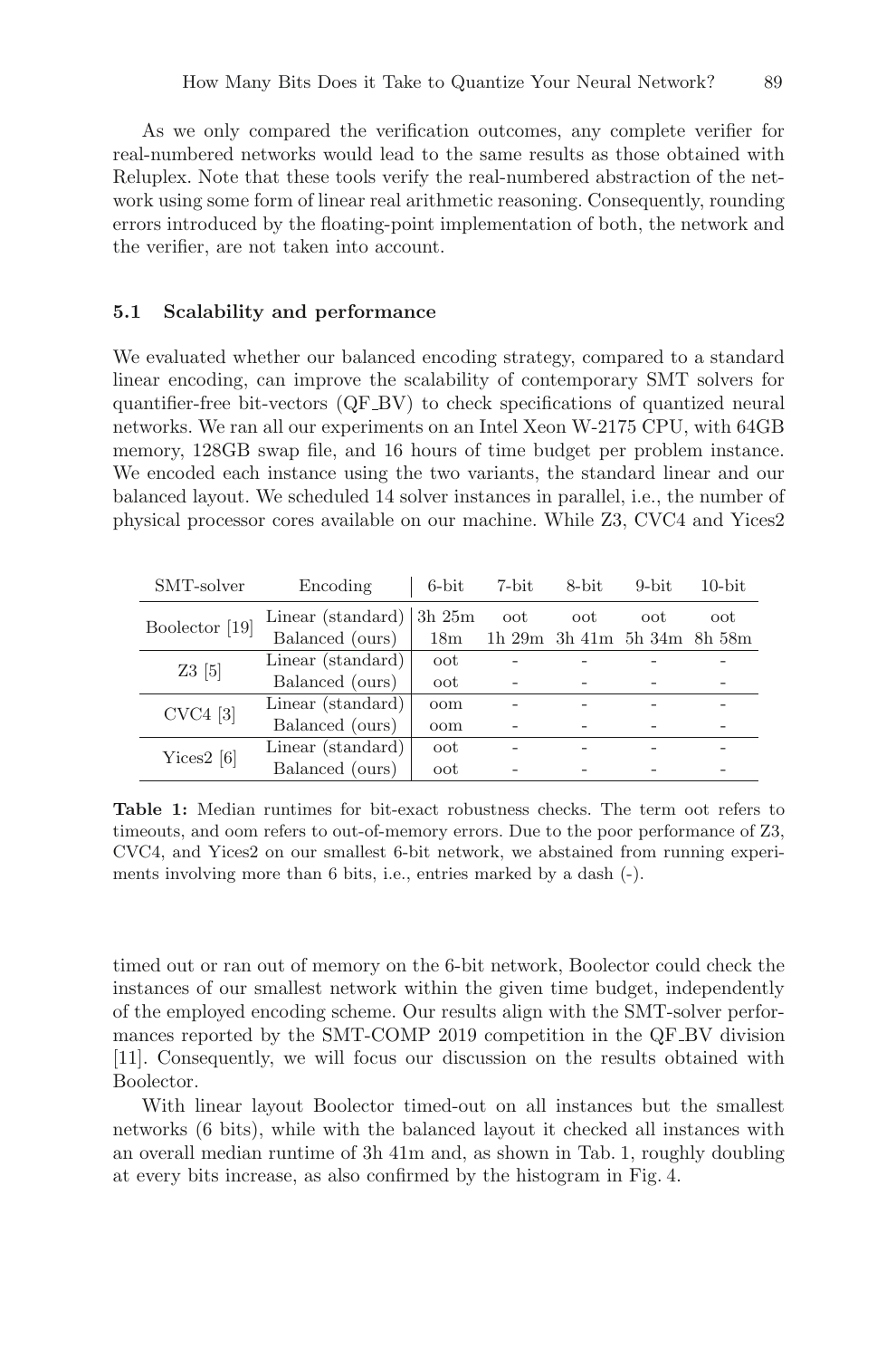

**Fig. 4:** Runtimes for bit-exact adversarial robustness checks of a classifier trained on the MNIST dataset using Boolector and our balanced SMT encodings. Runtime roughly doubles with each additional bit used for the quantization.

Our results demonstrate that our balanced association layout improves the performance of the SMT-solver, enabling it to scale to networks beyond 6 bits. Conversely, a standard linear encoding turned out to be ineffective on all tested SMT solvers. Besides, our method tackled networks with 890 neurons which, while small compared to state-of-the-art image classification models, already pose challenging benchmarks for the formal verification task. In the real-numbered world, for instance, off-the-shelf solvers could initially tackle up to 20 neurons [20], and modern techniques, while faster, are often evaluated on networks below 1000 neurons [14,4].

Additionally, we pushed our method to its limits, refining our MNIST network to a four-layers deep Convolutional network  $(2 \text{ Conv} + 2 \text{ Fully-connected})$ layers) with a total of 2238 neurons, which achieved a test accuracy of 98.56%. While for the 6-bits quantization we proved robustness for 99% of the tested samples within a median runtime of 3h 39min, for 7-bits and above all instances timed-out. Notably, Reluplex also failed on the real-numbered version, reporting numerical instability.

#### **5.2 Comparison to other methods**

Looking at existing methods for verification, one has two options to verify quantized neural networks: verifying the real-valued network and hoping the functional property is preserved when quantizing the network, or relying on incomplete methods and hoping no counterexample is missed. A question that emerges is how accurate are these two approaches for verifying robustness of a quantized network? To answer this question, we used Reluplex [14] to prove the robustness of the real-valued network. Additionally, we compared to the Iterative Fast Gradient Sign Method (IFGSM), which has recently been proposed to generate  $\ell_{\infty}$ -bounded adversarial attacks for quantized networks [28]; notably, IFGSM is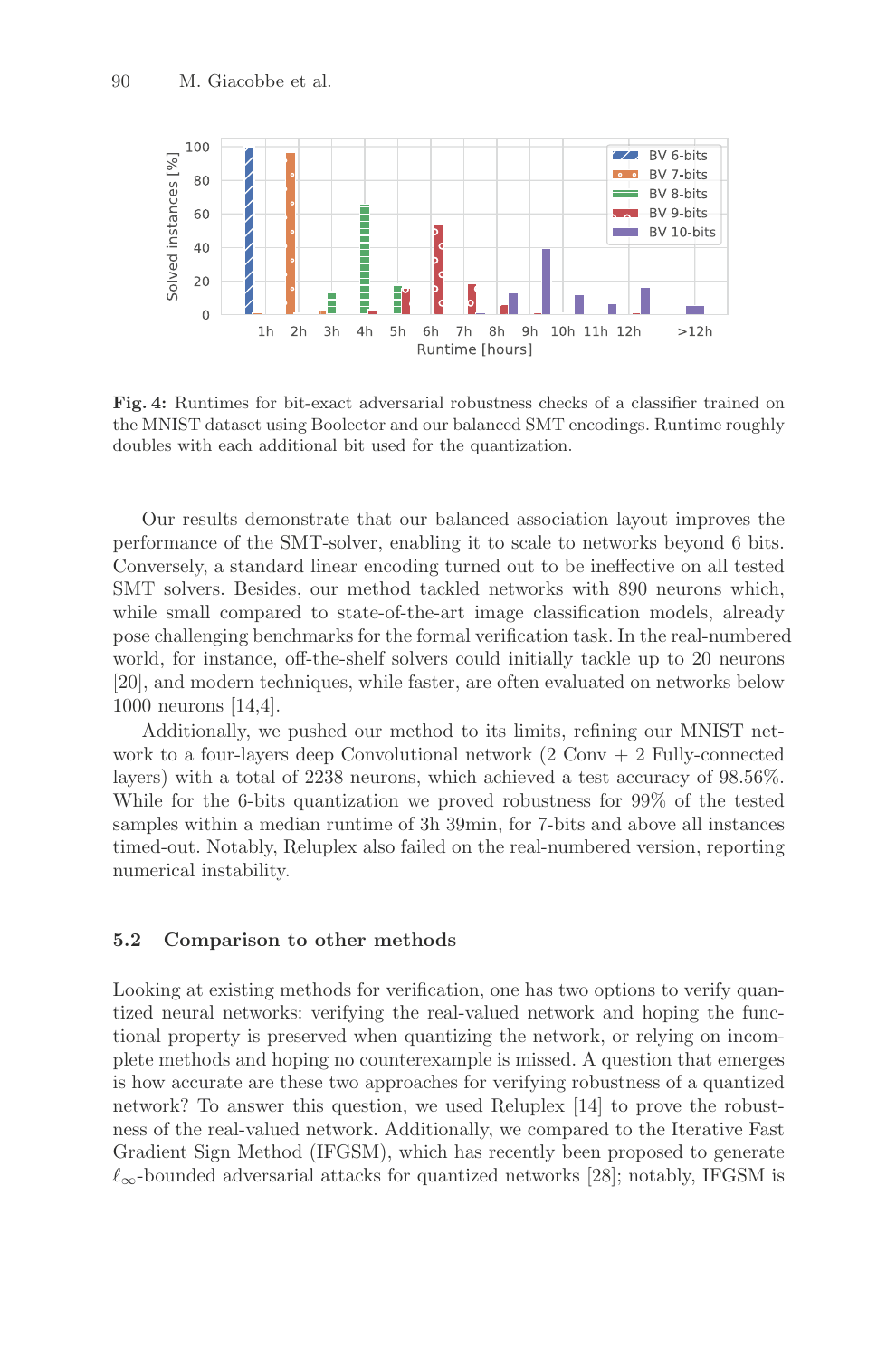incomplete in the sense that it may miss attacks. We then compared these two verification outcomes to the ground-truth obtained by our approach.

In our study, we employ the following notation. We use the term "false negative" (i) to describe cases in which the quantized network can be attacked, while no attack exists that fools the real-number network. Conversely, the term "false positive" (ii) describes the cases in which a real-number attack exists while the quantized network is robust. Furthermore, we use the term "invalid attack" (iii) to specify attacks produced for the real-valued network that fools the real-valued network but not the quantized network.

Regarding the real-numbered encoding, Reluplex accepts only pure ReLU networks. For this reason, we translate our  $ReLU-N$  networks into functionally equivalent ReLU networks, by translating each layer with

$$
ReLU-N(W \cdot x + b) = ReLU \left( -I \cdot ReLU(-W \cdot x - b + N) \right).
$$
 (10)

Out of the 300 samples, at least one method timed out on 56 samples, leaving us with 244 samples whose results were computed over all networks. Tab. 2 depicts how frequently the robustness property could be transferred from the real-valued network to the quantized networks. Not surprisingly, we observed the trend that when increasing the precision of the network, the error between the quantized model and the real-valued model decreases. However, even for the 10-bit model, in 0.8% of the tested samples, verifying the real-valued model leads to a wrong conclusion about the robustness of the quantized network. Moreover, our results show the existence of samples where the 10-bit network is robustness while the real-valued is attackable and vice versa. The invalid attacks illustrate that the higher the precision of the quantization, the more targeted attacks need to be. For instance, while 94% of attacks generated for the real-valued network represented valid attacks on the 7-bit model, this percentage decrease to 80% for the 10-bit network.

|    | True  | False                                        | False   | True    | Invalid |
|----|-------|----------------------------------------------|---------|---------|---------|
|    |       | Bits negatives negatives positives positives |         |         | attacks |
|    |       | (i)                                          | (ii)    |         | (iii)   |
| 6  | 66.4% | 25.0%                                        | $3.3\%$ | 5.3%    | 8%      |
| 7  | 84.8% | $6.6\%$                                      | $1.6\%$ | 7.0%    | 6%      |
| 8  | 88.5% | 2.9%                                         | $0.4\%$ | $8.2\%$ | $10\%$  |
| 9  | 91.0% | $0.4\%$                                      | $0.4\%$ | $8.2\%$ | 20%     |
| 10 | 91.0% | $0.4\%$                                      | $0.4\%$ | 8.2%    | 20%     |

**Table 2:** Transferability of vulnerability from the verification outcome of the realvalued network to the verification outcome of the quantized model. While vulnerability is transferable between the real-valued and the higher precision networks, (9 and 10-bits), in most of the tested cases, this discrepancy significantly increases when compressing the networks with fewer bits, i.e. see columns (i) and (ii).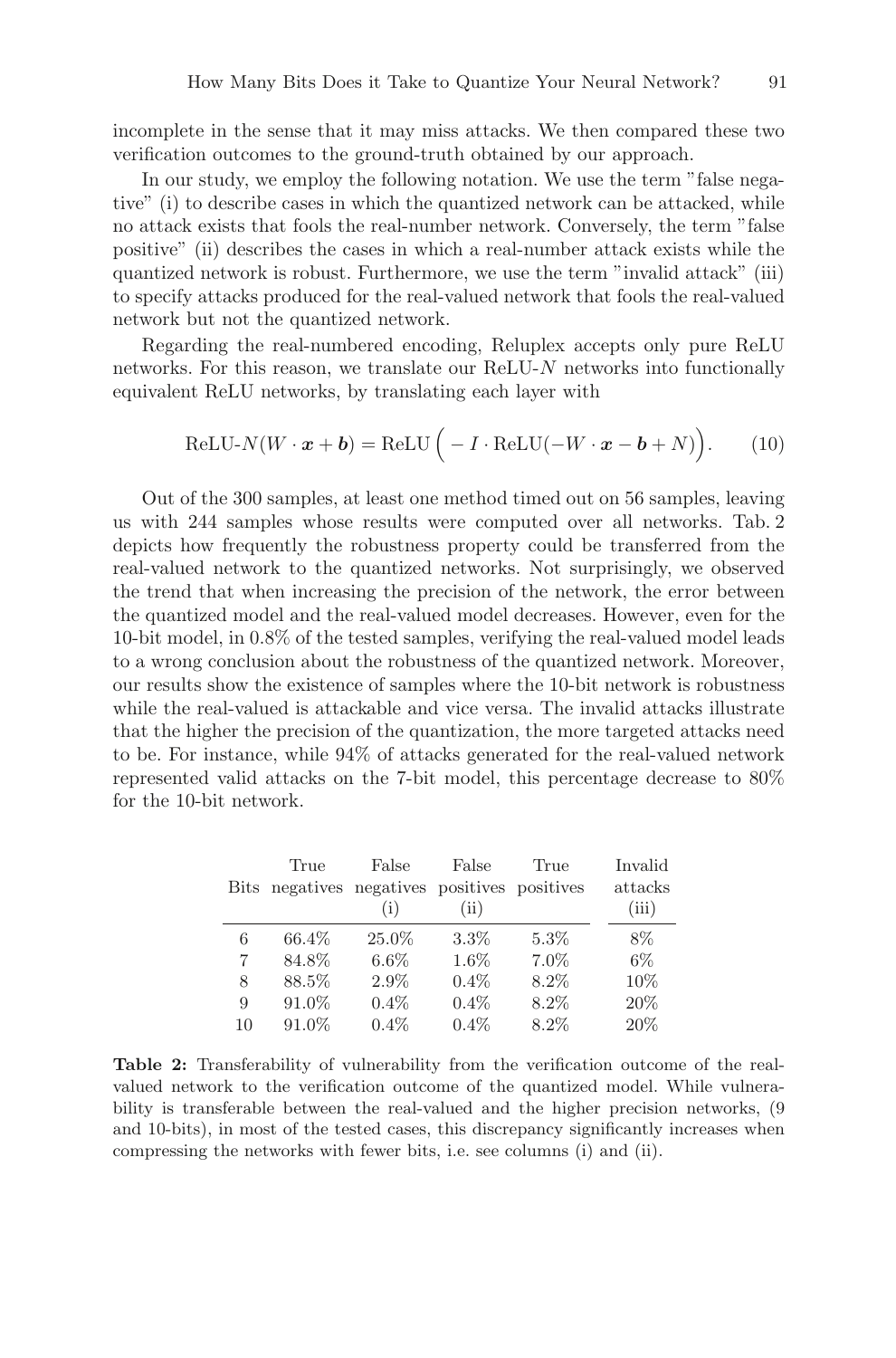Next, we compared how well incomplete methods are suited to reason about the robustness of quantized neural networks. We employed IFGSM to attack the 244 test samples for which we obtained the ground-truth robustness and measure how often IFGSM is correct about assessing the robustness of the network. For the sake of completeness, we perform the same analysis for the real-valued network.

|             | True                                         | False   | False | True    |
|-------------|----------------------------------------------|---------|-------|---------|
|             | Bits negatives negatives positives positives |         |       |         |
|             |                                              | (i)     | (ii)  |         |
| 6           | 69.7%                                        | $1.2\%$ |       | 30.3%   |
| 7           | 86.5%                                        | $1.6\%$ |       | 13.5%   |
| 8           | 88.9%                                        | $0.8\%$ |       | 11.1%   |
| 9           | 91.4%                                        | $0.8\%$ |       | $8.6\%$ |
| 10          | 91.4%                                        | $0\%$   |       | 8.6 %   |
| $\mathbb R$ | 91.4%                                        | $\%$    |       | $8.6\%$ |

**Table 3:** Transferability of incomplete robustness verification (IFGSM [28]) to groundtruth robustness (ours) for quantized networks. While for the real-valued and 10-bit networks our gradient based incomplete verification did not miss any possible attack, a non-trivial number of vulnerabilities were missed by IFGSM for the low-bit networks. The row indicted by  $\mathbb R$  compares IFGSM attacking the floating-point implementation to the grouth-truth obtained, using Reluplex, by verifying the real-valued relaxation of the network.

Our results in Tab. 3 present the trend that with higher precision, e.g., 10 bits or reals, incomplete methods provide a stable estimate about the robustness of the network, i.e., IFGSM was able to find attacks for all non-robust samples. However, for lower precision levels, IFGSM missed a substantial amount of attacks, i.e., for the 7-bit network, IFGSM could not find a valid attack for 10% of the non-robust samples.

#### **5.3 The effect of quantization on robustness**

In Tab. 3 we show how standard accuracy and robust accuracy degrade on our MNIST classifier when increasing the compression level. The data indicates a constant discrepancy between standard accuracy and robustness; for real numbered networks, a similar fact was already known in the literature [26]: we empirically confirm that observation for our quantized networks, whose discrepancy fluctuated between 3 and 4% across all precision levels. Besides, while an acceptable, larger than 90%, standard accuracy was achieved at 7 bits, an equally acceptable robustness was achieved at 9 bits.

One relationship not shown in Tab. 3 is that these 4% of non-robust samples are not equal for across quantization levels. For instance, we observed samples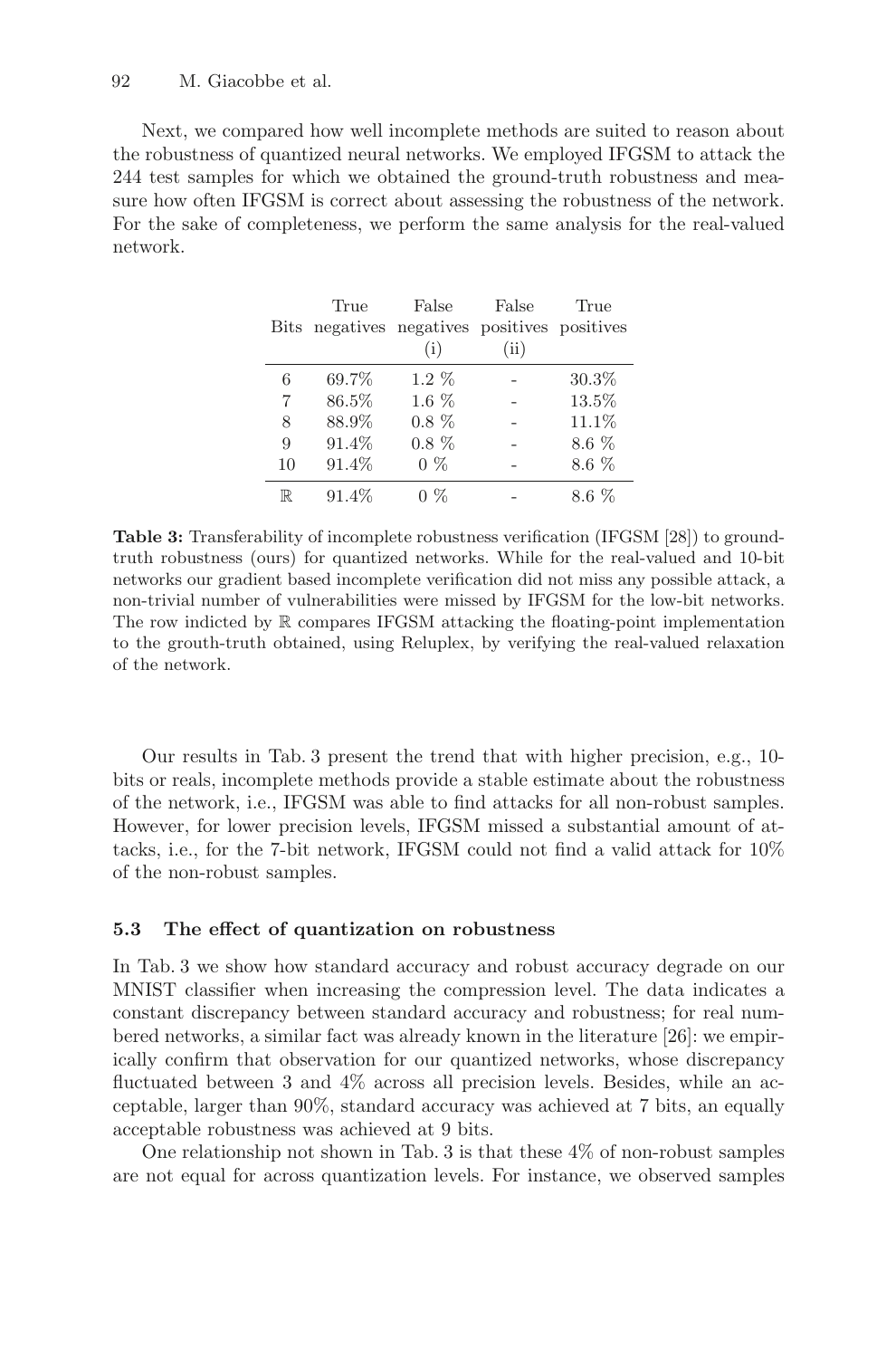| Precision $6$                                                                                                                                                               |  |  | 8 9 10 R |  |
|-----------------------------------------------------------------------------------------------------------------------------------------------------------------------------|--|--|----------|--|
|                                                                                                                                                                             |  |  |          |  |
| $\begin{tabular}{c cccccc} Standard & 73.4\% & 91.8\% & 92.2\% & 94.3\% & 95.5\% & 94.7\% \\ Robust & 69.7\% & 86.5\% & 88.9\% & 91.4\% & 91.4\% & 91.4\% \\ \end{tabular}$ |  |  |          |  |

**Table 4:** Accuracy of the MNIST classifiers on the 244 test samples for which all quantization levels could be check within the given time budget. The column indicated by R compares the accuracy of the floating-point implementation to the robust accuracy of the real-valued relaxation of the network.

that are robust for 7-bit network but attackable when quantizing with 9- and 10 bits. Conversely, there are attacks for the 7-bit networks that are robust samples in the 8-bit network.

#### **5.4 Network specifications beyond robustness**

Concerns have been raised that decisions of an ML system could discriminate towards certain groups due to a bias in the training data [2]. A vital issue in quantifying fairness is that neural networks are black-boxes, which makes it hard to explain how each input contributes to a particular decision.

We trained a network on a publicly available dataset consisting of 1000 students' personal information and academic test scores [1]. The personal features include gender, parental level of education, lunch plans, and whether the student took a preparation course for the test, all of which are discrete variables. We train a predictor for students' math scores, which is a discrete variable between 0 and 100. Notably, the dataset contains a potential source for gender bias: the mean math score among females is 63.63, while it is 68.73 among males.

The network we trained is composed of 2 hidden layers with 64 and 32 units, respectively. We use a 7-bit quantization-aware training scheme, achieving a 4.14% mean absolute error, i.e., the difference between predicted and actual math scores on the test set.

The network is *fair* if the gender of a person influences the predicted math score by at most the bias  $\beta$ . In other words, checking fairness amounts to verifying that

$$
\bigwedge_{i \neq \text{gender}} s_i = t_i \land s_{\text{gender}} \neq t_{\text{gender}} \implies |f(\mathbf{s}) - f(\mathbf{t})| \leq \beta,\tag{11}
$$

is valid over the variables *s* and *t*, which respectively model two students for which gender differs but all other features are identical—we call them twin students. When we encode the dual formula, we encode two copies of the semantics of the same network: to one copy we give one student *s* and take the respective grade  $q$ , to the other we give its twin  $t$  and take grade h; precisely, we check for the unsatisfiability the negation of formula in Eq. 11. Then, we compute a tight upper bound for the bias, that is the maximum possible change in predicted score for any two twins. To compute the tightest bias, we progressively increase  $\beta$  until our encoded formula becomes unsatisfiable.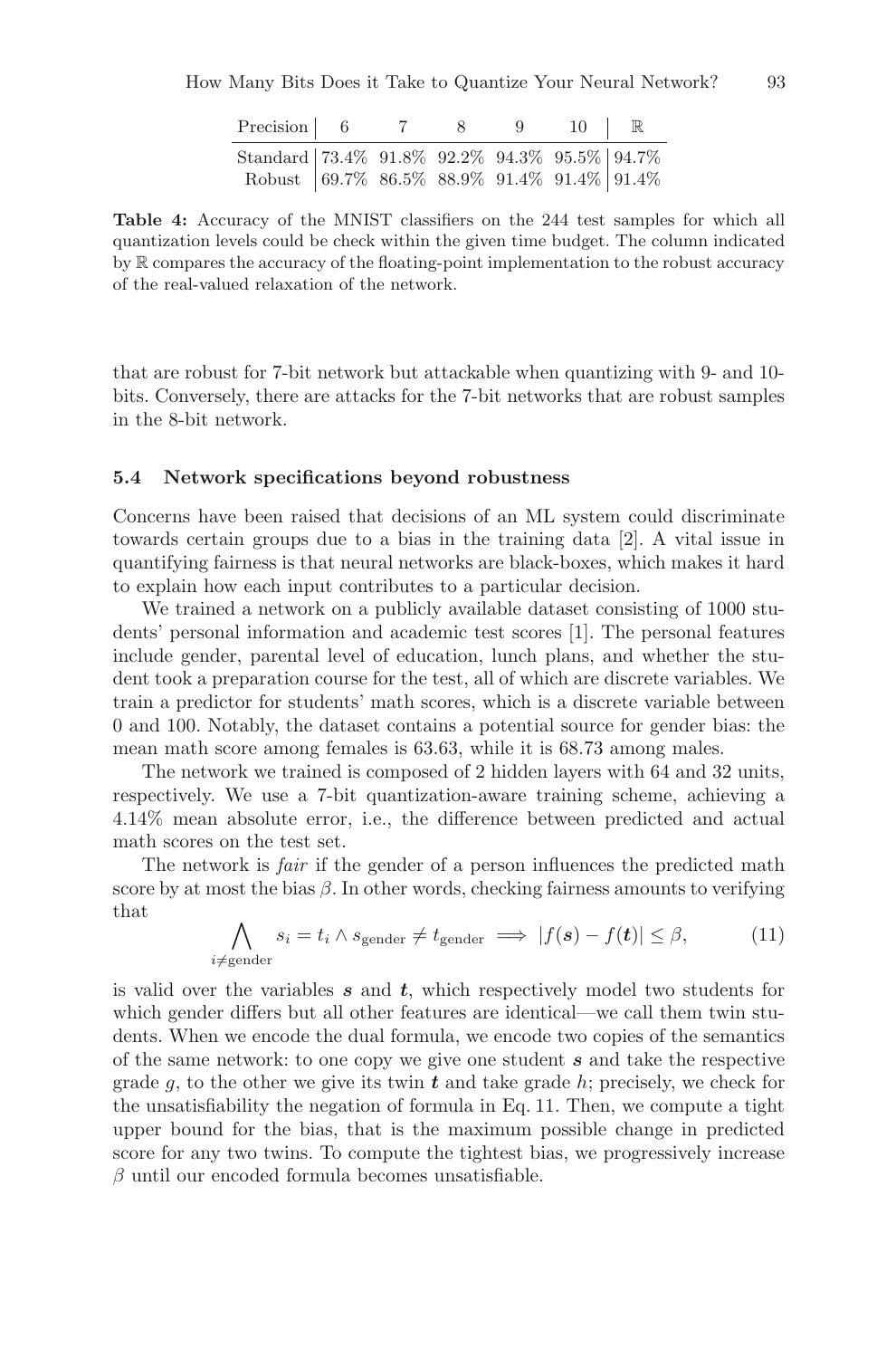We measure mean test error and gender bias of the 6- to the 10-bits quantization of the networks. We show the results in Tab. 5. The test error was stable

| Quantization |      | Mean Tightest bias     |  |  |
|--------------|------|------------------------|--|--|
| level        |      | test error upper bound |  |  |
| 6 bits       | 4.46 | 22                     |  |  |
| 7 bits       | 4.14 | 17                     |  |  |
| 8 bits       | 4.37 | 16                     |  |  |
| 9 bits       | 4.38 | 15                     |  |  |
| 10 bits      | 4.59 | 15                     |  |  |

**Table 5:** Results for the formal analysis of the gender bias of a students' grade predictor. The maximum gender bias of the network monotonically decreases with increasing precision.

between 4.1 and 4.6% among all quantizations, showing that the change in precision did not affect the quality of the network in a way that was perceivable by standard measures. However, our formal analysis confirmed a gender bias in the network, producing twins with a 15 to 21 difference in predicted math score. Surprisingly, the bias monotonically increased as the precision level in quantization lowered, indicating to us that quantization plays a role in determining the bias.

# **6 Conclusion**

We introduced the first complete method for the verification of quantized neural networks which, by SMT solving over bit-vectors, accounts for their bit-precise semantics. We demonstrated, both theoretically and experimentally, that bitprecise reasoning is necessary to accurately ensure the robustness to adversarial attacks of a quantized network. We showed that robustness and non-robustness are non-monotonic in the number of bits for the numerical representation and that, consequently, the analysis of high-bits or real-numbered networks may derive false conclusions about their lower-bits quantizations. Experimentally, we confirmed that real-valued solvers produce many spurious results, especially on low-bit quantizations, and that also gradient descent may miss attacks. Additionally, we showed that quantization indeed affects not only robustness, but also other properties of neural networks, such as fairness. We also demonstrated that, using our balanced encoding, off-the-shelf SMT-solving can analyze networks with hundreds of neurons which, despite hitting the limits of current solvers, establishes an encouraging baseline for future research.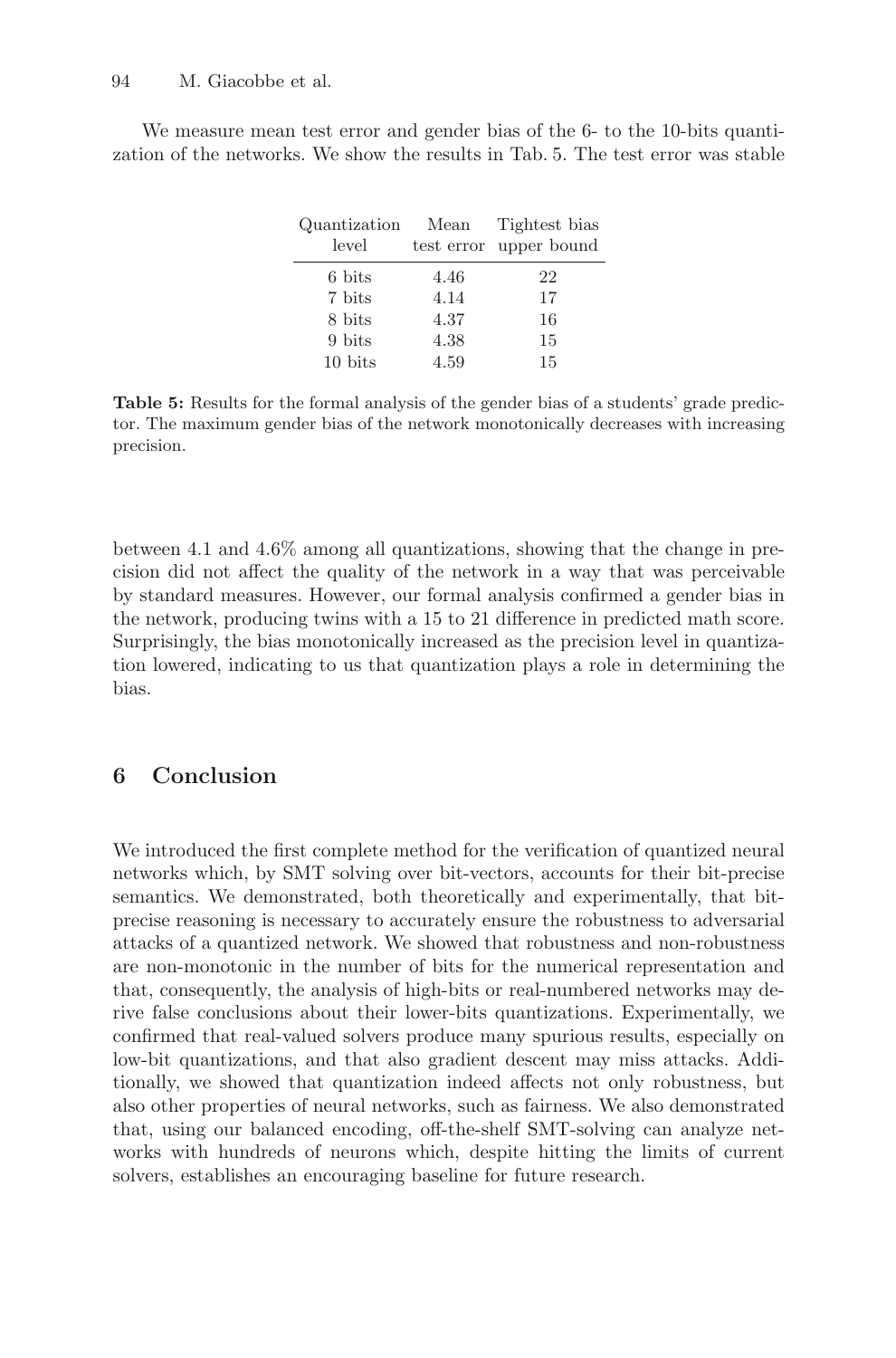### **Acknowledgments**

An early version of this paper was put into the easychair repository as EasyChair Preprint no. 1000. This research was supported in part by the Austrian Science Fund (FWF) under grants S11402-N23(RiSE/SHiNE) and Z211-N23 (Wittgenstein Award), in part by the Aerospace Technology Institute (ATI), the Department for Business, Energy & Industrial Strategy (BEIS), and Innovate UK under the HICLASS project (113213).

### **References**

- 1. Students performance in exams. https://www.kaggle.com/spscientist/studentsperformance-in-exams
- 2. Barocas, S., Hardt, M., Narayanan, A.: Fairness in machine learning. In: Proceeding of NIPS (2017)
- 3. Barrett, C., Conway, C.L., Deters, M., Hadarean, L., Jovanović, D., King, T., Reynolds, A., Tinelli, C.: Cvc4. In: International Conference on Computer Aided Verification. pp. 171–177. Springer (2011)
- 4. Bunel, R.R., Turkaslan, I., Torr, P.H.S., Kohli, P., Mudigonda, P.K.: A unified view of piecewise linear neural network verification. In: NeurIPS. pp. 4795–4804 (2018)
- 5. De Moura, L., Bjørner, N.: Z3: An efficient smt solver. In: International conference on Tools and Algorithms for the Construction and Analysis of Systems. pp. 337– 340. Springer (2008)
- 6. Dutertre, B.: Yices 2.2. In: International Conference on Computer Aided Verification. pp. 737–744. Springer (2014)
- 7. Dutta, S., Jha, S., Sankaranarayanan, S., Tiwari, A.: Output range analysis for deep feedforward neural networks. In: NFM. Lecture Notes in Computer Science, vol. 10811, pp. 121–138. Springer (2018)
- 8. Ehlers, R.: Formal verification of piece-wise linear feed-forward neural networks. In: ATVA. Lecture Notes in Computer Science, vol. 10482, pp. 269–286. Springer (2017)
- 9. Evtimov, I., Eykholt, K., Fernandes, E., Kohno, T., Li, B., Prakash, A., Rahmati, A., Song, D.: Robust physical-world attacks on deep learning models. arXiv preprint arXiv:1707.08945 **1** (2017)
- 10. Gehr, T., Mirman, M., Drachsler-Cohen, D., Tsankov, P., Chaudhuri, S., Vechev, M.T.: AI2: safety and robustness certification of neural networks with abstract interpretation. In: IEEE Symposium on Security and Privacy. pp. 3–18. IEEE (2018)
- 11. Hadarean, L., Hyvarinen, A., Niemetz, A., Reger, G.: Smt-comp 2019. https://smtcomp.github.io/2019/results (2019)
- 12. Huang, X., Kwiatkowska, M., Wang, S., Wu, M.: Safety verification of deep neural networks. In: CAV (1). Lecture Notes in Computer Science, vol. 10426, pp. 3–29. Springer (2017)
- 13. Jacob, B., Kligys, S., Chen, B., Zhu, M., Tang, M., Howard, A.G., Adam, H., Kalenichenko, D.: Quantization and training of neural networks for efficient integerarithmetic-only inference. In: CVPR. pp. 2704–2713. IEEE Computer Society (2018)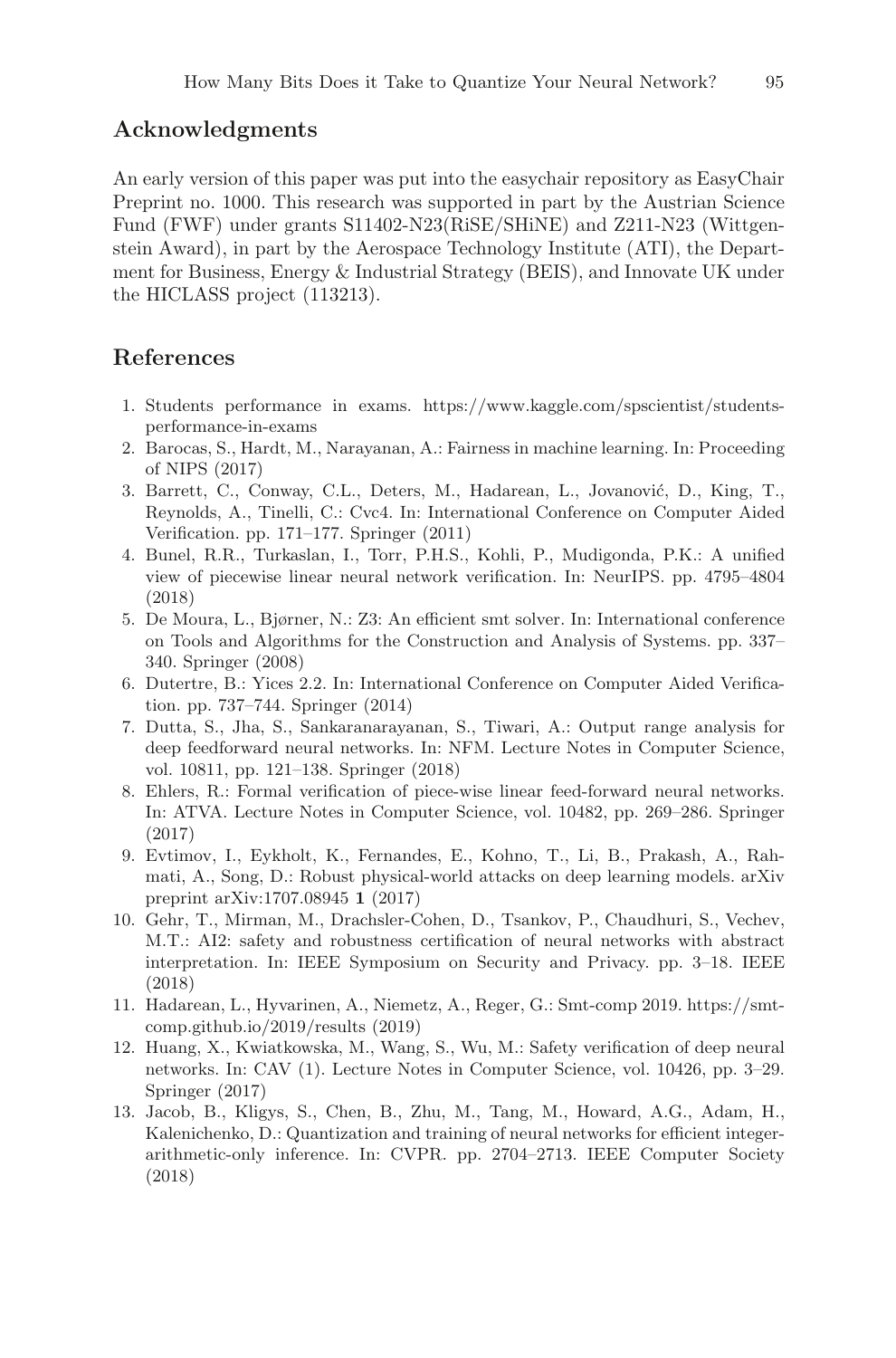- 14. Katz, G., Barrett, C.W., Dill, D.L., Julian, K., Kochenderfer, M.J.: Reluplex: An efficient SMT solver for verifying deep neural networks. In: CAV (1). Lecture Notes in Computer Science, vol. 10426, pp. 97–117. Springer (2017)
- 15. Krizhevsky, A., Hinton, G.: Convolutional deep belief networks on cifar-10. Unpublished manuscript **40**(7) (2010)
- 16. Moosavi-Dezfooli, S., Fawzi, A., Frossard, P.: Deepfool: A simple and accurate method to fool deep neural networks. In: CVPR. pp. 2574–2582. IEEE Computer Society (2016)
- 17. Nair, V., Hinton, G.E.: Rectified linear units improve restricted boltzmann machines. In: ICML. pp. 807–814. Omnipress (2010)
- 18. Narodytska, N., Kasiviswanathan, S.P., Ryzhyk, L., Sagiv, M., Walsh, T.: Verifying properties of binarized deep neural networks. In: AAAI. pp. 6615–6624. AAAI Press (2018)
- 19. Niemetz, A., Preiner, M., Biere, A.: Boolector 2.0. JSAT **9**, 53–58 (2014)
- 20. Pulina, L., Tacchella, A.: An abstraction-refinement approach to verification of artificial neural networks. In: CAV. Lecture Notes in Computer Science, vol. 6174, pp. 243–257. Springer (2010)
- 21. Pulina, L., Tacchella, A.: Challenging SMT solvers to verify neural networks. AI Commun. **25**(2), 117–135 (2012)
- 22. Schönherr, L., Kohls, K., Zeiler, S., Holz, T., Kolossa, D.: Adversarial attacks against automatic speech recognition systems via psychoacoustic hiding. In: accepted for Publication, NDSS (2019)
- 23. Singh, G., Gehr, T., Püschel, M., Vechev, M.T.: An abstract domain for certifying neural networks. In: POPL. ACM (2019)
- 24. Szegedy, C., Zaremba, W., Sutskever, I., Bruna, J., Erhan, D., Goodfellow, I.J., Fergus, R.: Intriguing properties of neural networks. CoRR **abs/1312.6199** (2013)
- 25. Tjeng, V., Xiao, K.Y., Tedrake, R.: Evaluating robustness of neural networks with mixed integer programming (2018)
- 26. Tsipras, D., Santurkar, S., Engstrom, L., Turner, A., Madry, A.: Robustness may be at odds with accuracy. In: International Conference on Learning Representations (2019)
- 27. Xiang, W., Tran, H., Johnson, T.T.: Output reachable set estimation and verification for multilayer neural networks. IEEE Trans. Neural Netw. Learning Syst. **29**(11), 5777–5783 (2018)
- 28. Zhao, Y., Shumailov, I., Mullins, R., Anderson, R.: To compress or not to compress: Understanding the interactions between adversarial attacks and neural network compression. In: SysML Conference (2019)